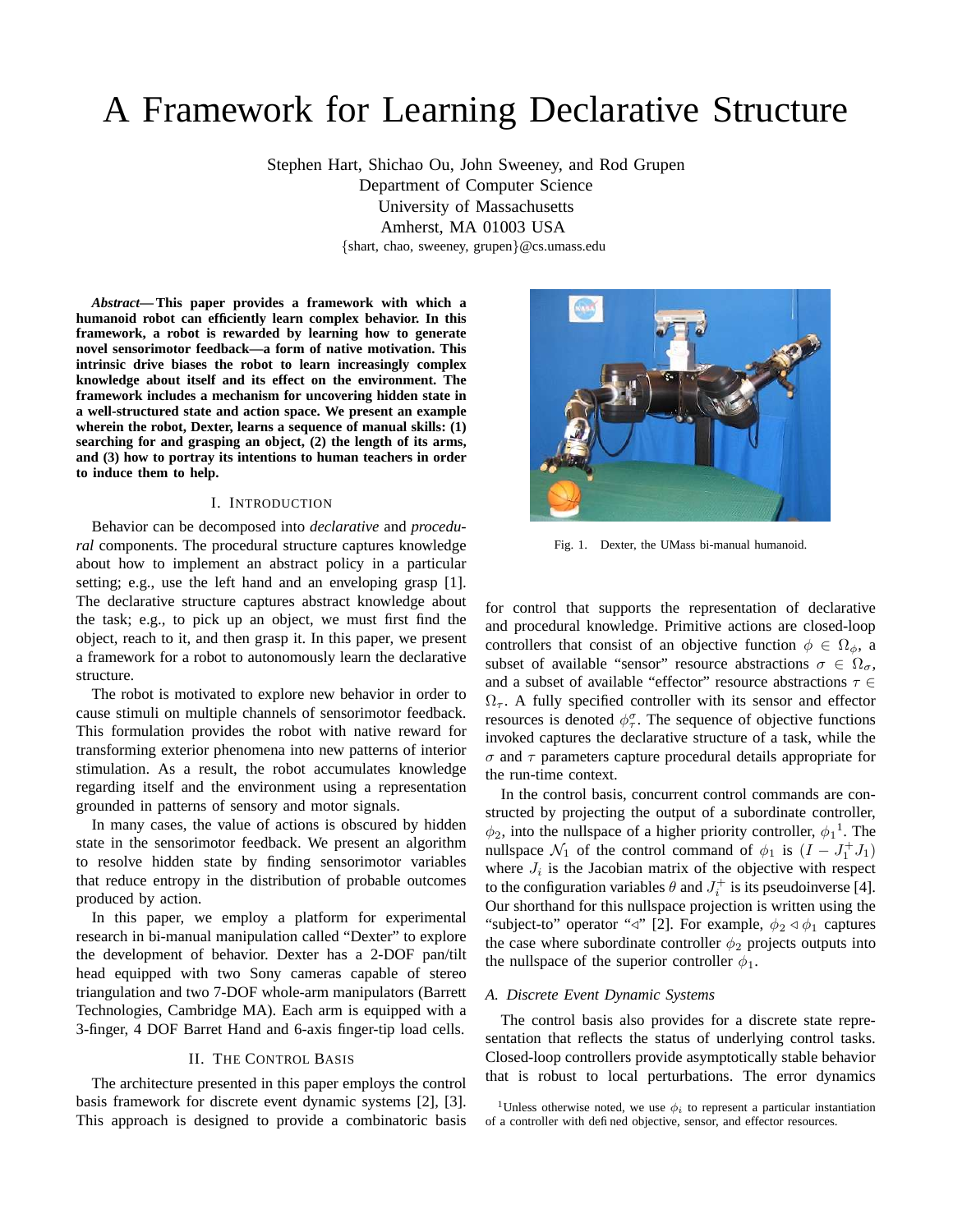| <b>Report Documentation Page</b>                                                                                                                                                                                                                                                                                                                                                                                                                                                                                                                                                                                                                                                                                                                                                                                                                                   |                             |                              |                 | Form Approved<br>OMB No. 0704-0188                  |                           |
|--------------------------------------------------------------------------------------------------------------------------------------------------------------------------------------------------------------------------------------------------------------------------------------------------------------------------------------------------------------------------------------------------------------------------------------------------------------------------------------------------------------------------------------------------------------------------------------------------------------------------------------------------------------------------------------------------------------------------------------------------------------------------------------------------------------------------------------------------------------------|-----------------------------|------------------------------|-----------------|-----------------------------------------------------|---------------------------|
| Public reporting burden for the collection of information is estimated to average 1 hour per response, including the time for reviewing instructions, searching existing data sources, gathering and<br>maintaining the data needed, and completing and reviewing the collection of information. Send comments regarding this burden estimate or any other aspect of this collection of information,<br>including suggestions for reducing this burden, to Washington Headquarters Services, Directorate for Information Operations and Reports, 1215 Jefferson Davis Highway, Suite 1204, Arlington<br>VA 22202-4302. Respondents should be aware that notwithstanding any other provision of law, no person shall be subject to a penalty for failing to comply with a collection of information if it<br>does not display a currently valid OMB control number. |                             |                              |                 |                                                     |                           |
| 1. REPORT DATE<br>2006                                                                                                                                                                                                                                                                                                                                                                                                                                                                                                                                                                                                                                                                                                                                                                                                                                             | 2. REPORT TYPE              |                              |                 | <b>3. DATES COVERED</b><br>00-00-2006 to 00-00-2006 |                           |
| <b>4. TITLE AND SUBTITLE</b>                                                                                                                                                                                                                                                                                                                                                                                                                                                                                                                                                                                                                                                                                                                                                                                                                                       |                             |                              |                 | 5a. CONTRACT NUMBER                                 |                           |
| <b>A Framework for Learning Declarative Structure</b>                                                                                                                                                                                                                                                                                                                                                                                                                                                                                                                                                                                                                                                                                                                                                                                                              |                             |                              |                 | 5b. GRANT NUMBER                                    |                           |
|                                                                                                                                                                                                                                                                                                                                                                                                                                                                                                                                                                                                                                                                                                                                                                                                                                                                    |                             |                              |                 | 5c. PROGRAM ELEMENT NUMBER                          |                           |
| 6. AUTHOR(S)                                                                                                                                                                                                                                                                                                                                                                                                                                                                                                                                                                                                                                                                                                                                                                                                                                                       |                             |                              |                 | <b>5d. PROJECT NUMBER</b>                           |                           |
|                                                                                                                                                                                                                                                                                                                                                                                                                                                                                                                                                                                                                                                                                                                                                                                                                                                                    |                             |                              |                 | 5e. TASK NUMBER                                     |                           |
|                                                                                                                                                                                                                                                                                                                                                                                                                                                                                                                                                                                                                                                                                                                                                                                                                                                                    |                             |                              |                 | 5f. WORK UNIT NUMBER                                |                           |
| 7. PERFORMING ORGANIZATION NAME(S) AND ADDRESS(ES)<br><b>University of Massachusetts, Department of Computer</b><br>Science, Amherst, MA, 01003                                                                                                                                                                                                                                                                                                                                                                                                                                                                                                                                                                                                                                                                                                                    |                             |                              |                 | 8. PERFORMING ORGANIZATION<br><b>REPORT NUMBER</b>  |                           |
| 9. SPONSORING/MONITORING AGENCY NAME(S) AND ADDRESS(ES)                                                                                                                                                                                                                                                                                                                                                                                                                                                                                                                                                                                                                                                                                                                                                                                                            |                             |                              |                 | 10. SPONSOR/MONITOR'S ACRONYM(S)                    |                           |
|                                                                                                                                                                                                                                                                                                                                                                                                                                                                                                                                                                                                                                                                                                                                                                                                                                                                    |                             |                              |                 | 11. SPONSOR/MONITOR'S REPORT<br>NUMBER(S)           |                           |
| 12. DISTRIBUTION/AVAILABILITY STATEMENT<br>Approved for public release; distribution unlimited                                                                                                                                                                                                                                                                                                                                                                                                                                                                                                                                                                                                                                                                                                                                                                     |                             |                              |                 |                                                     |                           |
| <b>13. SUPPLEMENTARY NOTES</b><br>The original document contains color images.                                                                                                                                                                                                                                                                                                                                                                                                                                                                                                                                                                                                                                                                                                                                                                                     |                             |                              |                 |                                                     |                           |
| 14. ABSTRACT                                                                                                                                                                                                                                                                                                                                                                                                                                                                                                                                                                                                                                                                                                                                                                                                                                                       |                             |                              |                 |                                                     |                           |
| <b>15. SUBJECT TERMS</b>                                                                                                                                                                                                                                                                                                                                                                                                                                                                                                                                                                                                                                                                                                                                                                                                                                           |                             |                              |                 |                                                     |                           |
| 16. SECURITY CLASSIFICATION OF:                                                                                                                                                                                                                                                                                                                                                                                                                                                                                                                                                                                                                                                                                                                                                                                                                                    | 17. LIMITATION OF           | 18. NUMBER                   | 19a. NAME OF    |                                                     |                           |
| a. REPORT<br>unclassified                                                                                                                                                                                                                                                                                                                                                                                                                                                                                                                                                                                                                                                                                                                                                                                                                                          | b. ABSTRACT<br>unclassified | c. THIS PAGE<br>unclassified | <b>ABSTRACT</b> | <b>OF PAGES</b><br>5                                | <b>RESPONSIBLE PERSON</b> |

**Standard Form 298 (Rev. 8-98)**<br>Prescribed by ANSI Std Z39-18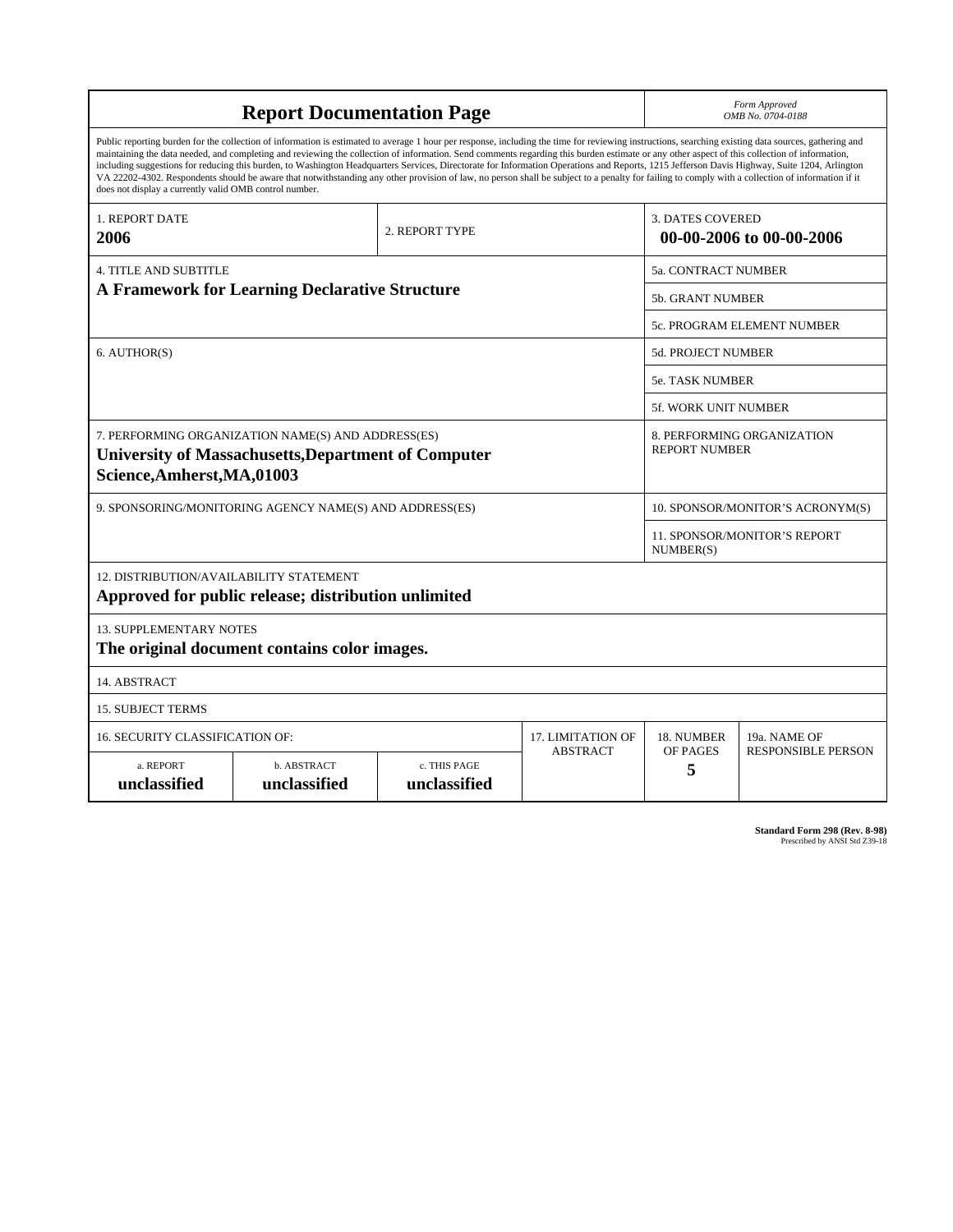of a controller  $(e, \dot{e})$  support a natural discrete abstraction of the continuous underlying state space. According to this discrete abstraction, *control events* are defined by recognizable temporal patterns in the control error.

The dynamic state of a controller  $\phi_i$  can be characterized by a predicate  $p_i$ . In this paper we define three cases:

$$
p_i = \begin{cases} -1 : e_i \text{ is undefined} \\ 0 : \dot{e}_i < \epsilon_\phi \\ 1 : \dot{e}_i \ge \epsilon_\phi, \end{cases} \tag{1}
$$

where  $\epsilon_{\phi}$  is some small negative constant. A value of X for predicate  $p_i$  characterizes an aggregate "don't care" value over the three possible values and is often useful for state abstraction. For asymptotically stable controllers, for which  $e(t)$  can be considered a Lyapunov function,  $\dot{e}$  is negative definite. A "schema" designates a set of possible actions and a policy for selecting actions on the basis of patterns in the feedback that they reveal. Two such schema will be used in the experiments to follow: SEARCH-TRACK and GRASP.

SEARCH-TRACK is a schema constructed out of two primitive, closed-loop controllers. Position controller  $\phi_0$  moves a pan/tilt stereo head to a random configuration drawn from a context sensitive probability distribution. Another position controller,  $\phi_1$ , moves a visual feature to the image center. Both of these objectives are addressed by actuating the pan/tilt motors of the stereo head. Together, they can be used to construct a variety of behavior. States  $S = (p_0, p_1)$  and actions  $\phi_0$  and  $\phi_1$  define a Markov Decision Process (MDP). A control policy can be defined over this MDP that finds and tracks a visual feature. Figure 2(a) shows the relevant states and nonzero state transitions for this schema. This schema results in a policy which moves the head to random pan/tilt locations by executing  $\phi_0$  until a feature is found. When this event occurs, the feature is tracked in the center of the image plane. The transition from state  $(1, 0)$  to state  $(1, -1)$  captures the situation in which the visual feature "outruns" the tracking controller.

Figure 2(b) shows a GRASP schema that employs actions  $\phi_2$ and  $\phi_3$  activated on states  $S = (p_2, p_3)$ . Position controller  $\phi_2$ flexes the fingers of the robot hand toward a reference "closed" configuration. Force controller,  $\phi_3$ , applies a reference force at each fingertip contact so as to generate a *wrench closure* condition that defines a grasp. Assuming that the hand begins in the "open" configuration, Figure 2(b) specifies that the hand close through the execution of  $\phi_2$ . In the course of closing  $\phi_3$ will either assert state  $(1,-1)$  if there is no object to inhibit the movement, state  $(1,0)$  if contact with an object is made but the force condition is not met, or state (1,1) if an object is encountered and the force condition is achieved. Under the right conditions, the GRASP schema yields grasps that allow the hand to move the target object. Note that states  $(1, -1)$ and (1, 1) are *absorbing* in this policy because there are no transitions out of them.

# *B. Reward Structure*

To guide the behavior of the robot, an *intrinsic* reward function is used to encourage multi-modal events in the robot's



Fig. 2. Two simple sensorimotor schemas constructed from primitive closed loop controllers: (a) shows the SEARCH-TRACK schema that finds and tracks a visual feature using controllers  $\phi_0$  and  $\phi_1$ ; and (b) shows the GRASP schema that moves the fingers of a hand to a closed position using controllers  $\phi_2$  and  $\phi_3$ . If an object is present, the fingers will envelop that object and take action  $\phi_3$  to grasp it.

sensorimotor feedback. Equipped with this function, a robot will be biased toward behavior that causes the environment to change in discernible ways. In general, this function rewards a robot for bringing about control and sensory events that signify the status of useful objectives.

For the experiments presented in this paper, a simple function is used pertaining to only a few possible sensory cues: a positive unit reward is given to the robot when new foreground regions appear in front of fixed backgrounds (a form of motion cue) and also when tactile events occur on the robot's fingertip sensors. A penalty of -0.2 was given for each action taken to decrease the number of steps taken in each trial.

# *C. Hierarchical Composition of Behavior*

Behavioral schemas like those defined in Figures 2(a) and 2(b) can be reused hierarchically. We will use the notation Φ to represent a policy used as an action. For each behavior  $\Phi_i$ , let  $\mathcal{O}_i \subseteq \mathcal{S}_i$  be the set of absorbing states, and  $\mathcal{A}_i$  be the action set of available controllers and schema. When in state s, the dynamic state of  $\Phi_i$  is represented as a predicate  $p_i$ , according to the following three cases:

$$
p_i = \begin{cases} -1 : e_j \text{ is undefined } \forall \phi_j \in \mathcal{A}_i \\ 0 : s \notin \mathcal{O}_i \\ 1 : s \in \mathcal{O}_i. \end{cases} \tag{2}
$$

Adding hierarchy in this way allows for the transfer of behavior across tasks as well as an increased efficiency in learning. Coarticulation techniques for executing behavior schema concurrently with other schema or primitive controllers have been developed [5].

# *D. Learning Control Sequences*

Reinforcement learning techniques such as Q-learning [6] can be employed to choose actions that allow an agent to cause rewarding transitions from one state to another [2], [7]. Q-learning estimates the action-value function  $Q(s, a)$  for each state-action pair  $(s, a)$ , where  $s \in S$  and  $a \in A$ . Values are estimated by calculating the expected sum of discounted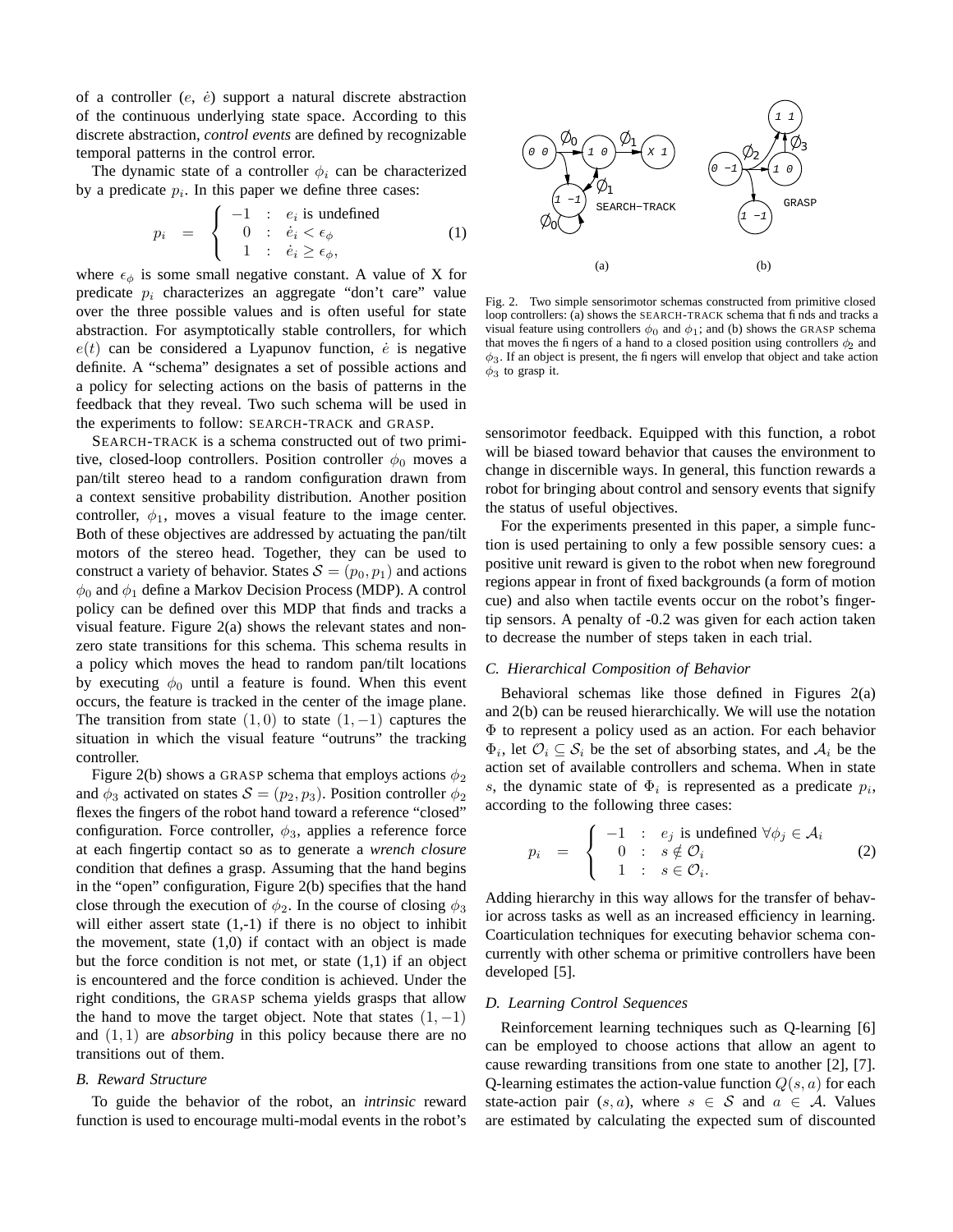reward for each state-action pair. This update rule is defined as:

$$
Q(s,a) \leftarrow Q(s,a) + \alpha \big(r(s,a) + \gamma \text{ max}_{a'}Q(s',a') - Q(s,a)\big)
$$

where  $\gamma \in [0, 1]$  is the discount rate and  $\alpha \in [0, 1]$  is the learning rate. Reward function  $r$  is described in section II-B. With sufficient experience, this estimate is guaranteed to converge to the true value  $Q^*$ . A policy  $\pi$  maps states to actions. The *optimal* policy  $\pi^*$  maximizes the expected sum of future reward such that:

$$
\pi^*(s) = \max_a Q^*(s, a)
$$

## *E. Uncovering Hidden State in the MDP*

In general, it is not possible to know all the state information required to make optimal, deterministic control decisions for a task *a priori*. However, in may cases hidden state is encoded in the observable sensorimotor features available to a robot. If we assume that the uncertainty in executing actions on the robot is small, then the main cause of stochasticity in the state transitions is due to factors that are not captured in the current state description. Therefore, an increase in the entropy of the state transitions indicates that the environment has changed in a way that is unmodeled in our current state representation. By attending to features that reduce entropy, and incorporating them into the state representation, the robot's actions become more deterministic. In this section, we provide a learning algorithm that monitors the entropy of the transition probability distribution and inspects the available feature space of sensorimotor data to uncover hidden state. When relevant information is found, a predicate corresponding to the dynamic state of a controller that tracks that information is added to the state representation.

Let  $S = (p_0, p_1, \ldots, p_n)$  be the factored state representation of control predicates. Let  $\vec{F} \in \mathcal{F}$  be a feature vector of available sensorimotor data. Let the goal state set  $\mathcal{G} \equiv \{s \in \mathcal{S}\}$ s.t.  $r(s, a) > 0$ . We can assign a label  $l \in \{+, \circ\}$  to an episode according to whether it was rewarding or not as follows. If the agent reaches an absorbing state that is also a goal state  $s \in \mathcal{G}$ , we assign the label  $l = +$ . If the agent reaches an absorbing state  $s \in \mathcal{O}$  that is not a goal state, we assign the label  $l = \circ$ . A general outline of the process used at each learning stage to uncover hidden state is given in Algorithm 1.

#### III. LEARNING TRAJECTORIES

In this section, we present experimental results that show Dexter learning to search for, reach, and touch objects. At first, a human teacher presents an object to Dexter that is always within reach. In this setting, Dexter quickly learns a policy that will touch the object. Later, when the object is sometimes placed out of reach, Dexter learns to avoid penalties associated with actions by not reaching when the target is out of reach. Finally, Dexter learns that it can often "request" the human teacher to bring the object within its reach by executing certain actions with communicative content.

# **Algorithm 1** Uncovering Hidden State

- 1: Use Q-learning to find the optimal policy  $\pi^*$  given the current state representation.
- 2: Use  $\pi^*$  until it is determined that the entropy of a particular  $s \times a$  transition distribution is high.
- 3: Using stochastic exploration with  $\pi^*$ , complete a number of trials and gather a data set  $D$ , where each  $d \in D$  is a tuple  $(F, l)$ .
- 4: Using  $D$ , calculate a decision boundary,  $g$ , in feature space F. Add a new controller  $\phi_{n+1}$  that attends to the features of the decision boundary  $g(\vec{F})$ . Append the corresponding predicate  $p_{n+1}$  to S to form the new factored state representation.
- 5: Go to step 1.

# *A. Dexter's Native Structure*

In the following experiments, the object presented to Dexter is a small toy orange basketball, seen with Dexter in Figure 1, approximately 5 inches in diameter and made out of soft foam. A simple enveloping grasp reliably acquires the basketball.

During each trial, Dexter acquires a feature vector  $\vec{F} \in \mathcal{F}$ of observable sensory signals. Background subtraction is used to segment foreground and background regions in Dexter's field of view. Foreground regions indicate motion relative to a fixed background. This kind of feature is determined to be attractive by design; it is a native, motion-based saliency cue that bootstraps Algorithm 1.  $F$  contains the first and second moments of foreground pixel distributions, the spatial location of the foreground objects relative to Dexter's coordinate frame, and the tactile response for each of Dexter's 6-axis finger-tip load cells.

We provided the robot with five native controllers:  $\phi_0$ ,  $\phi_1$ ,  $\phi_2$  and  $\phi_3$  from Section II-A—instantiated with the robot's pan/tilt head and hands—and position controller  $\phi_4$ , which achieves a "Reach" behavior implemented with one of the robot's arms. We also provide the robot with the two schemas, SEARCH-TRACK and GRASP, presented in Figure 2.

We also provided Dexter with (prior learned) procedural details for allocating controller resources  $\sigma$  and  $\tau$  [1]. When the object is placed on the robot's left side, the left arm is used to reach. When the object is placed on the robot's right side, the right arm is used to reach. It is the goal of the following experiments to learn declarative knowledge—how to choose actions that will reliably lead to the most accumulated reward.

# *B. Stage 1: Search-Reach-Grasp Behavior*

The robot is provided with the action set  $A =$  ${SERICH-TRACK, GRASP,  $\phi_4$ }. Providing the two schemas$ rather than the corresponding primitive controllers—allows for encoding useful prior knowledge of the task. We will use a three-predicate state description  $S = (p_{st}, p_q, p_4)$ , corresponding to the dynamic status of SEARCH-TRACK, GRASP, and  $\phi_4$ . These three predicates provide a preliminary representation intended to guide the robot toward grasping behavior.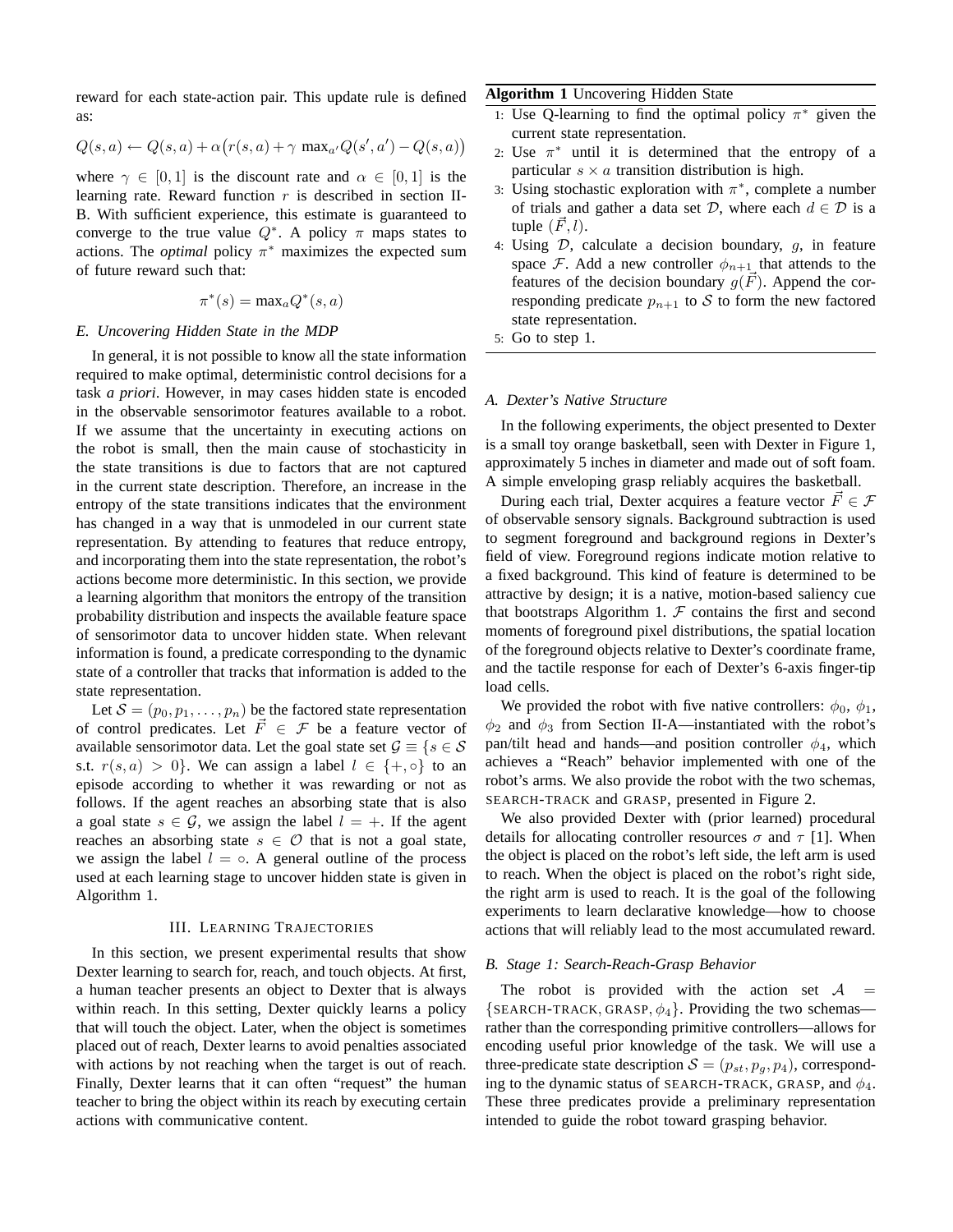In the first experiment, consisting of 30 episodes, the robot learns a policy to acquire the basketball using Q-learning with an  $\epsilon$ -greedy exploration strategy, where  $\epsilon = 0.1$ . As described in section II-B, a reward signal of 1 was given to the robot both when the object was found visually and when it was touched. A penalty of -0.2 was also given for each action taken. As seen in Figure 3, it takes the robot approximately ten trials to learn the optimal policy of  $\pi^* =$  SEARCH-TRACK  $\rightarrow$ "Reach"  $\rightarrow$  GRASP, which corresponds to searching for the object, reaching to it, and grasping it. In this figure, the total accumulated reward for each episode is shown as well as the "task"-reward (what we know as the "goal" event of grasping the object, plus the penalty). Episodes 30-35 show a testing phase in which exploration was turned off.



Fig. 3. Accumulated reward for Dexter learning search-reach-grasp policy averaged over 4 runs. The solid line shows the return for the touch reward and the penalty. The dotted line shows the total return for the search reward, the touch reward, and the penalty. Dexter learns  $\pi^*$  in about ten episodes.

## *C. Stage 2: Learning Arm Length*

Once a policy was acquired for grasping the object, ten episodes (35-45) were performed in which, half the time, the object was placed out of Dexter's reach—a context that had never occurred before. Figure 4 shows how, using the policy from stage 1, the average reward drops to about half its former value. During episodes that Dexter could not reach the object, the negative penalty for taking actions still accumulated, but no final pay off for completing the task was rewarded. However, Dexter still gathers reward for finding the object visually.

Although position information is present in the sensory feedback, the robot is not attending to it. The current state representation, therefore, does not capture information pertaining to the "reachability" of the object. However, by computing a new decision boundary in  $F$ , this state can be recovered and added to the state description; thus allowing the robot to learn not to reach if the object is unreachable. To uncover this information, the  $\{+, \circ\}$  labels of episodes 35-45 were used to separate  $F$  using a support vector machine (SVM) [8]. Figure 5 shows the  $xy$  position of the object for these episodes, showing the clear cut at  $x = 1.09$  meters. Given this information, a new position controller  $\phi_5$  can be constructed in

which the position reference is the set of robot configurations where rewarding "touches" are forthcoming, i.e.,  $x < 1.09$ m. With this addition, the robot is free to query the controller's state to establish the "reachable" states and modify its policy accordingly. The conjunction of the assertions  $(p_{st}, p_5)$  now resolves important hidden state about the task.



Fig. 4. Accumulated reward for the first two stages of learning. During stage 2, the object is placed outside of Dexter's workspace 50% of the time. When the predicate  $p<sub>5</sub>$  is added, the robot learns not to reach if the object is too far away. As a result, average reward increases.

Figure 4 shows how Dexter, after 30 more episodes (45-75), learns that if the object is too far away, not reaching is more rewarding on average. Episodes 75-85 show a testing phase in which exploration is turned off. If the object is reachable, Dexter will touch the object for a reward. But when the object is out of reach it has learned not to incur the penalty from a failed reach attempt. However, Dexter is unable, given the less constrained context, to achieve as much reward, on average, as was possible in stage 1.



Fig. 5. The  $xy$  positions of the object for the trials seen in Figure 4, episodes 35-45. The decision boundary at  $x = 1.09$ m best separates the  $\{+, \circ\}$  classes. This data set was generated by constraining the robot to use only its right arm. The learned boundary was transfered, through symmetry, to cases in which the procedural context dictated that Dexter use its left arm.